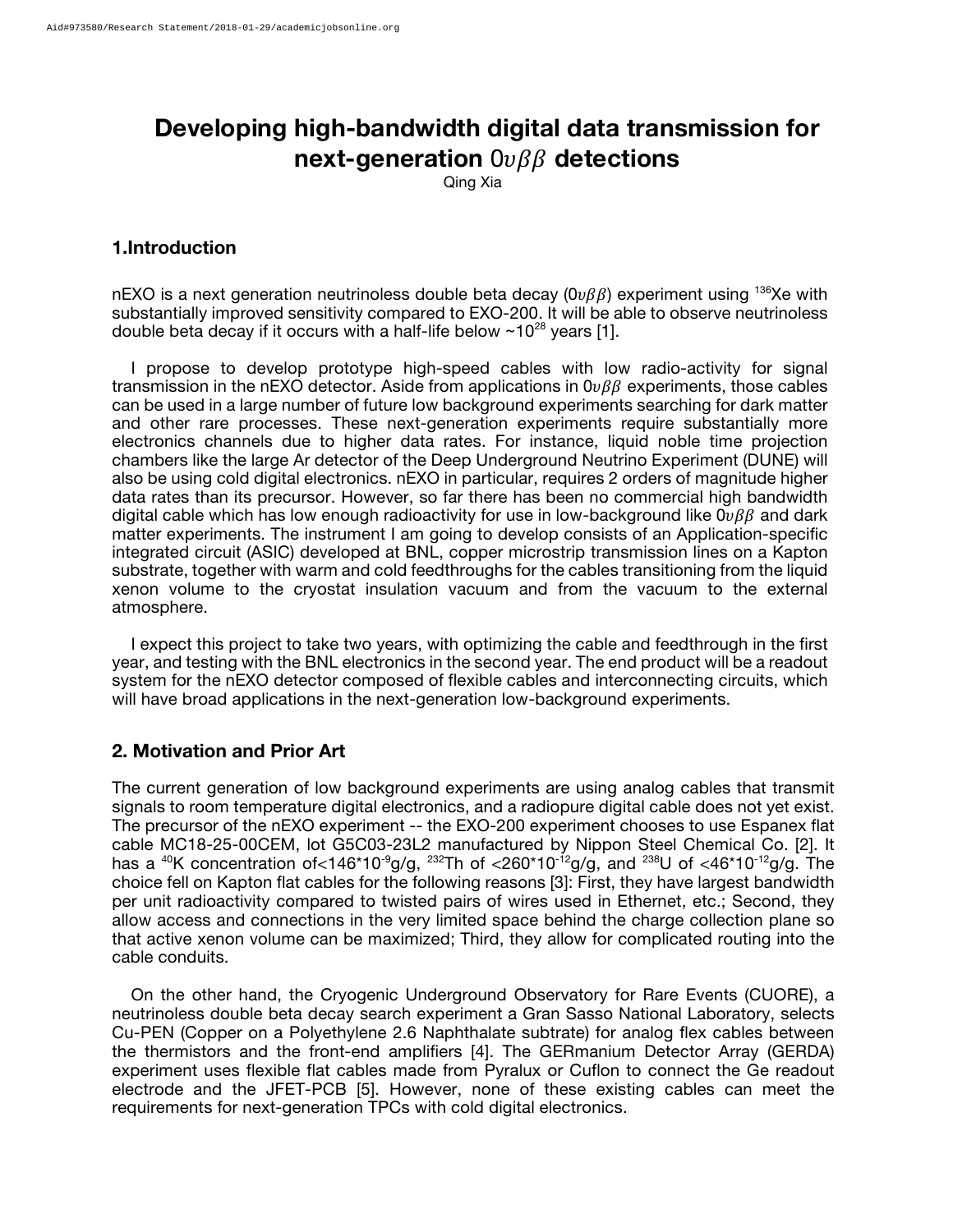The nEXO experiment is going to have a tonne-scale liquid xenon detector, with an output data rate 2 orders of magnitude higher than EXO-200. Therefore, custom high-speed flat cables need to be tested before utilizing to guarantee the integrity of transmitted signals. Since the cables are light weight but very close to the detector center, they are required to have lowradioactivity to avoid contamination of the liquid xenon detector, as well as low outgassing of electronegative impurities to maintain the electron-lifetime of the charge signal.

#### **3.Technical Details**

To test the basic concept of this proposal, a prototype cable was fabricated and preliminary studies using microscope and Time Domain Reflectometry (TDR) have proved the manufacturing of the transmission lines to be quite satisfactory. No apparent discontinuities or tapering have been observed (Fig. 1b). The major loss of the cables comes from the resistive effect of the microstrip transmission lines, which can be reduced in a low-temperature environment.

 The TDR setup consists of a pulse generator--PicoScope 9211A, a printed circuit board which connects the signal generator and the cables, and 3 pairs of cables with different lengths on a 0.05mm thick Kapton dielectric material, as is shown in Fig. 1a. The PicoScope operates at a bandwidth of 12 GHz and has a rise time of 100ps to 130ps. The PCB miniboard is made of a 59 mil FR-4 expoxy glass with a dielectric constant between 4.2 and 5.0. Each cable under test is soldered to the circuit board, and there's a  $71.5\Omega$  termination between each differential pair to prevent large voltage reflection.



Fig. 1 (a) 3 pairs of transmission lines under test in the preliminary study. (b)Coupled transmission lines under microscope. No apparent discontinuities or tapering have been observed.

 The theoretical calculation shows the cable under test in our experimental setup has a characteristic odd impedance of 39.2Ω [6]. This value is consistent with the TDR measurements carried out on 3 pairs of transmission lines. The result of one of them is shown in Fig. 2a, which indicates a characteristic impedance of 37Ω.

 The huge spikes in the impedance vs. time plot are caused by impedance mismatch at the interconnecting surface between the wires under test and the coaxial cables. The slope in the plot can be expressed as  $Z_c(t) = Z_0(1 + \frac{t}{\tau})$  $\frac{1}{\tau}$ ) for t<<  $\tau$ , where  $Z_0$  is the characteristic impedance (~37 $\Omega$ ) and  $\tau = \frac{2L}{R}$  $\frac{2L}{R} - \frac{2C}{G}$  $\frac{12}{6}$  [7]. In our experimental setup,  $\tau$ ~100ns. R (~4 $\Omega/m$ ) is measured using a multimeter,  $G(6*10^{-4}S/m)$  can be estimated from the loss tangent measurement  $[8]$ , while L  $(\sim 2*10^{-7}H/m)$  and C  $(\sim 1.5*10^{-10}$  S/m) are calculated by COMSOL finite element simulation. Therefore, the theoretical value of the impedance slope is  $0.33/ns$ , in which the resistive effect R contributes  $0.4/ns$ , and the shunt conductance G contributes  $-0.072 \Omega/ns$ . Thus the theoretical calculation is roughly consistent with the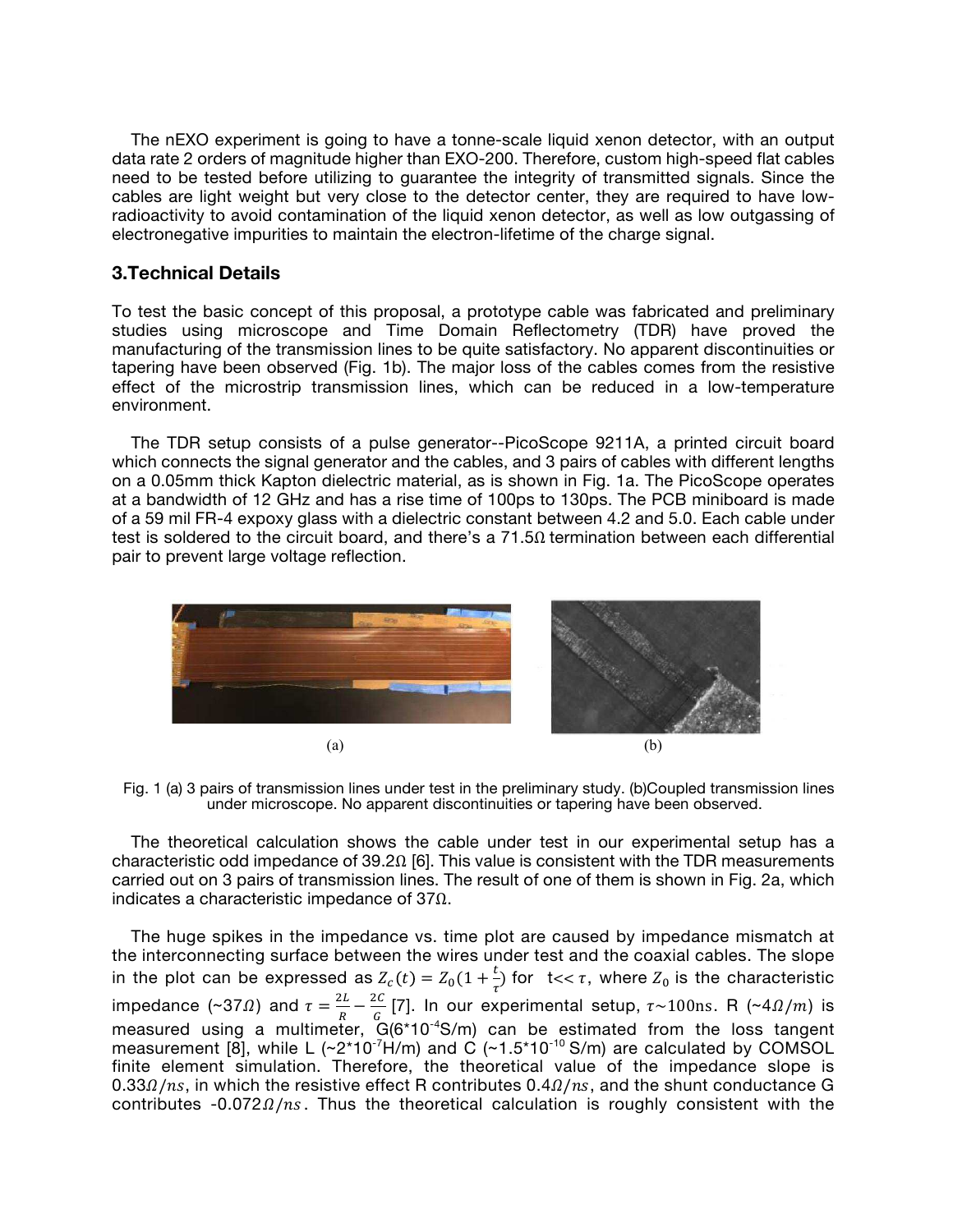measured slope  $(0.5\Omega/ns)$ . The COMSOL simulation of impedance vs. time in Fig. 2b also shows a similar slope of  $0.49 \Omega/ns$ 



Fig. 2 (a) TDR measurements of the cable's impedance. The characteristic impedance is measured to be 37 Ω. The slope in the impedance vs. time is caused by resistive loss in the cable. (b) COMSOL simulation of measurement (a). A similar slope shows up in the TDR simulation. (c) Measured input (orange) and transmission pulse signal (blue). The gap between the two is due to loss and impedance mismatch between the microstrip transmission lines and the signal generator's coaxial cables.

The next steps will be:

1.Design new cables with proper length, thickness, and correct impedance that match BNL electronics.

 The longest cable in our preliminary study is 2m. The nEXO detector may need a longer cable in reality, so the length needs to be optimized based on the detector design. According to the previous paragraph, the resistive effect plays a major role in the loss of transmission lines. This knowledge can help us improve its design. Increasing the thickness of the transmission line for example, will keep the impedance almost unchanged while reducing its resistance to a great extent. Another issue that remains to be resolved in our preliminary experiment is the impedance mismatching on the interface between the microstrip lines and the coaxial cables which connects to the signal generator. As is shown in Fig 2c, the amplitude of the transmitted pulse is only half of the input pulse. Given the relatively small loss of the transmission lines, this gap between input and output signal is more likely to have been caused by reflection at the beginning and the end of the wire.

 Therefore, designing a cable with impedance that matches cold electronics, which consist of front-end mother boards (FEMBs) for ASIC evaluation and signal feedthroughs developed at BNL is crucial for signal transmission quality. More about the cold electronics will be demonstrated in step 3.

2. Design connection scheme and feedthrough that can interface with the cable.

 Three methods of bonding cables to the printed circuit board (PCB) have been proposed [9]. The first option is bump bonding with the bonder machine shown in Fig.4, where the cable is mounted directly onto the PCB without using other connecting wires. The contact is established by beforehand applied bumps. Advantages of this method are the compactness and the low inductance, due to the short conductor lengths. However, we are not yet sure whether the Kapton cables or the quartz PCB can stand the 250℃ temperature during the heating and compression process. The second option (Fig. 5a) is to drill similarly sized holes in Kapton cable and PCB, then press fit a pin between the two that will hold at the desired temperature. The third method (Fig. 5b) is wire bonding -- gluing the cable to the PCB as just a mechanical attachment, then wire bond from the cable to the board.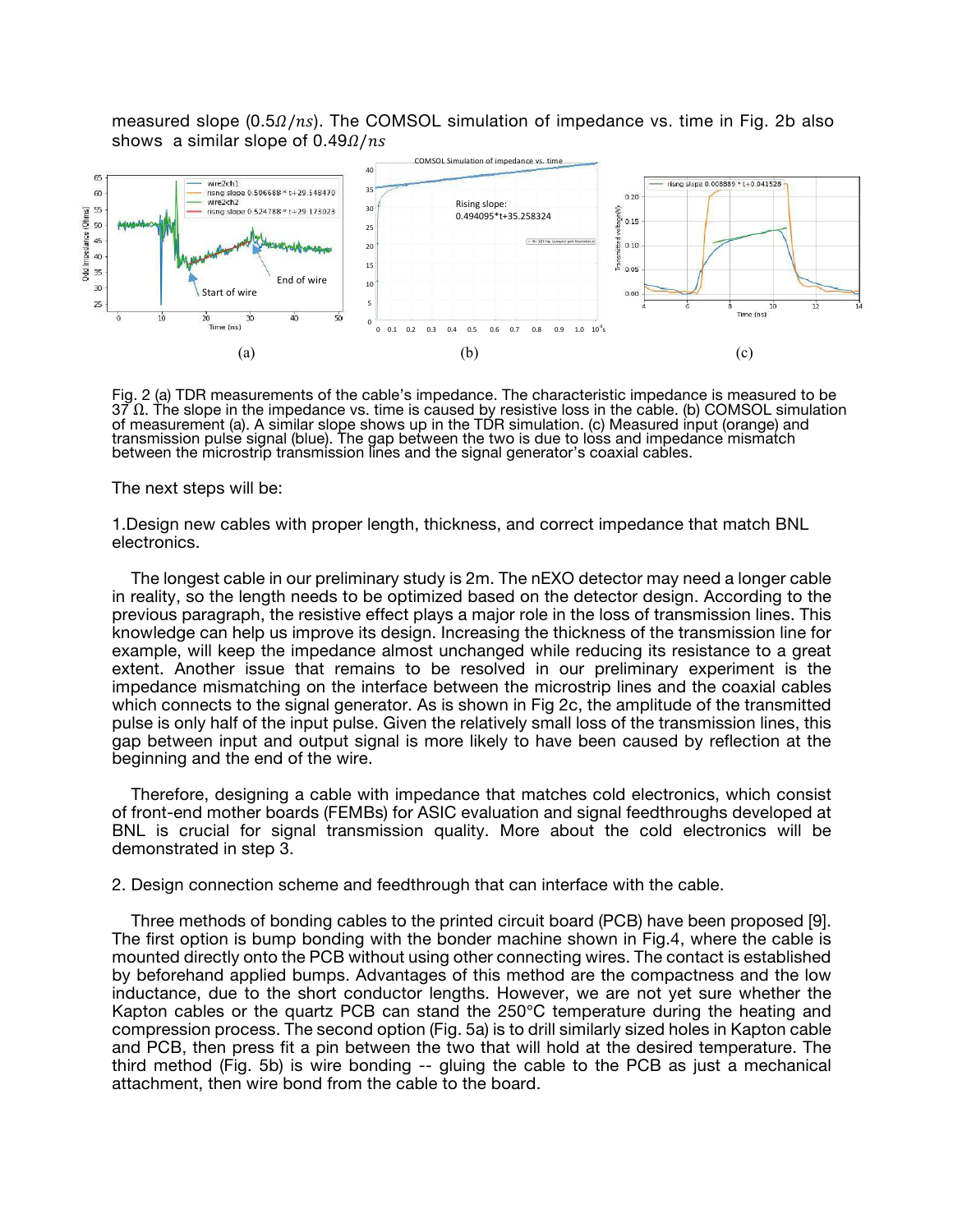Cable bonding can be done using the equipment mentioned above in High Density Interconnects Lab at BNL. We can then study the signal integrity of our connected circuit by repeating the TDR test that has been done and looking at eye diagrams using a Time Domain Transmission (TDT) setup.



Fig.4 (a) West Bond Bump Bonder: The device that deposits the bumps. (b)SEC Model 860 Eagle Omni Bonder: Aligns the two surfaces and applies heat and compression



Fig.5 (a) Connecting PCB and Kapton cable by pressing fit a pin between the two. (b) Wire bond between PCB and the cable. Figures are extracted from [9].

3. Integrate the cables with BNL cold electronics and demonstrate optimized cable and feedthrough performance.

 The cold electronics have to be designed to thrive at a temperature of hundreds of degrees below zero in liquid noble detectors, which long past the range where conventional electronics in commercial devices like smartphones, can function. The advantages of cold electronics include [10]: It decouples the electrode and cryostat design from the readout design; the noise is independent of the fiducial volume, and is much lower than with warm electronic, because placing the electronics inside the detector tank reduces noise by shortening the path each signal has to travel before getting amplified. In the case of ProtoDUNE, CMOS in LAr has been measured to have less than half the noise as that at room temperature.

 BNL has started CMOs cold electronics study since 2008 [10]. The FEMB designed for ProtoDUNE is composed of 8 16-channel front-end ASICs and 8 16-channel ADC ASICs, shown in Fig.6a,b,c. A cold FPGA is used for sending control programming into ASICs and streaming data out to warm electronics [11]. The feedthrough in Fig. 6d consists of a warm 14'' flange that warm interface electronics boards can plug in directly, and a 10'' flange for cold photon detector cables to plug in [12].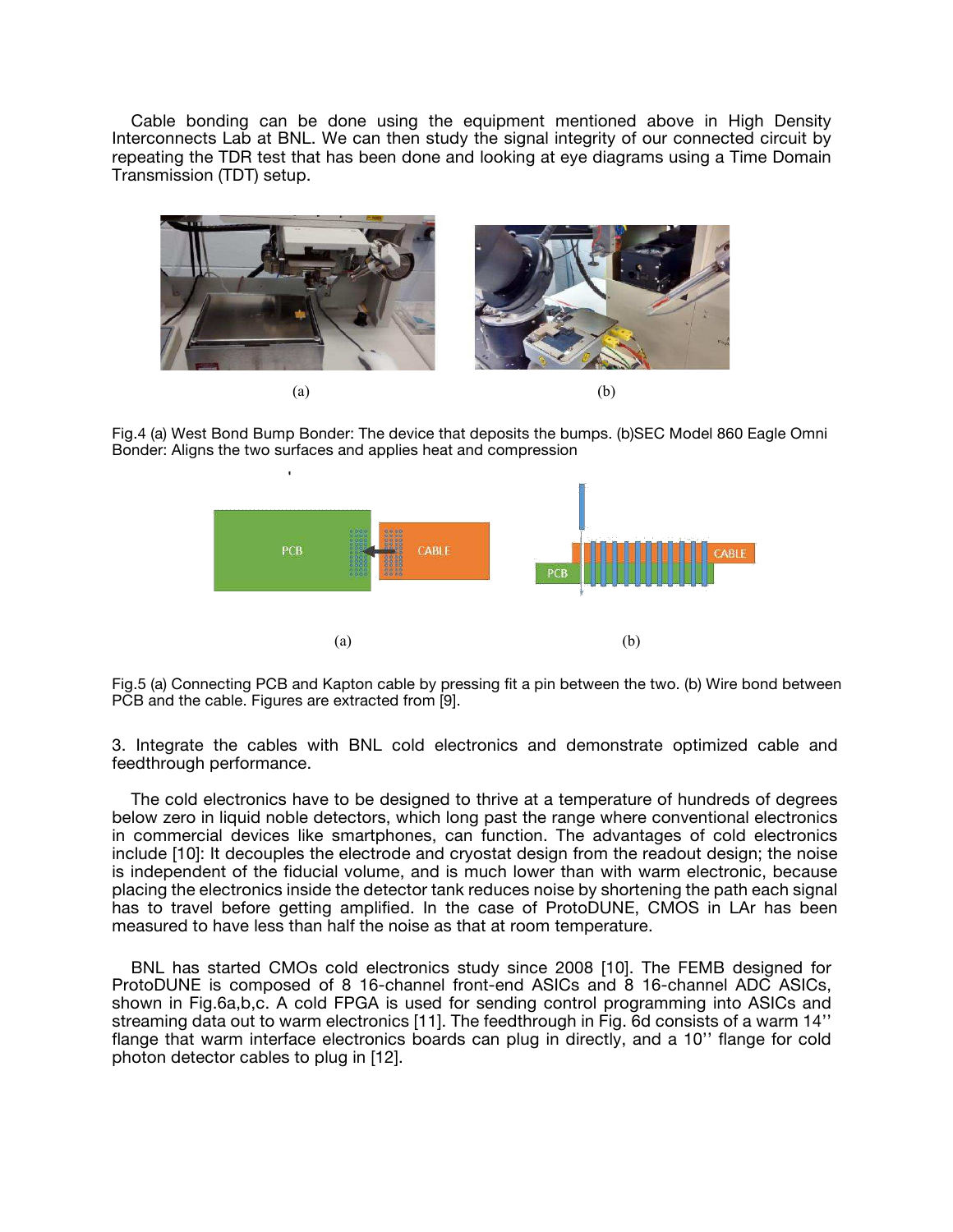

Fig. 6 (a) FEMB used for cold evaluation tests of FE ASIC. (b) 16-channel low power and low noise cold analog front end ASIC. (c) 16-channel low power and 12-bit 2Msps ADC ASIC. (d) Schematic picture of feedthrough. Figures (a), (b), (c) are from [11], and (d) is from [12].

We expect to finish step 1 and 2 in the first year, and step 3 will be done in the second year with a publication by the end of that year.

#### **4. Qualifications, Collaboration and Resources**

I have the necessary preparation to undertake this project because the Wright Lab at Yale where I am working has the PicoScope 9211A signal generator and other hardware, along with the COMSOL simulation software that enable me to carry out measurements of the cable's impedance and RLGC parameters.

 To proceed further in this work, I expect to collaborate with Mickey Chiu, Eric Raguzin and other nEXO collaborators in the instrumentation division at BNL. They have expertise in electronic connection and readout system for nEXO [10]. Eric has designed ASIC board to interface with nEXO charge electronics. Substantial expertise and equipment is available at BNL for electronic interconnections including wire bonding, bump bonding, etc. We will work together to integrate realistic cables into the system. The instrumentation division at BNL also has experts in high speed electronics and testing equipment with whom I can work.

 I will make use of ASIC and feedthroughs for the cables developed at BNL to ensure smooth signal transitioning from the liquid xenon volume to the cryostat insulation vacuum and from the vacuum to the external atmosphere. Through collaboration with the experts at BNL, a prototype readout system for the nEXO experiment composed of flexible cables and interconnecting circuits is expected to be developed in two years. While this system will be designed specifically for nEXO, the demonstration of radiopure high-bandwidth cabling and interconnection techniques is relevant for many next-generation rare-event searches with large channel counts and high-speed digital electronics.